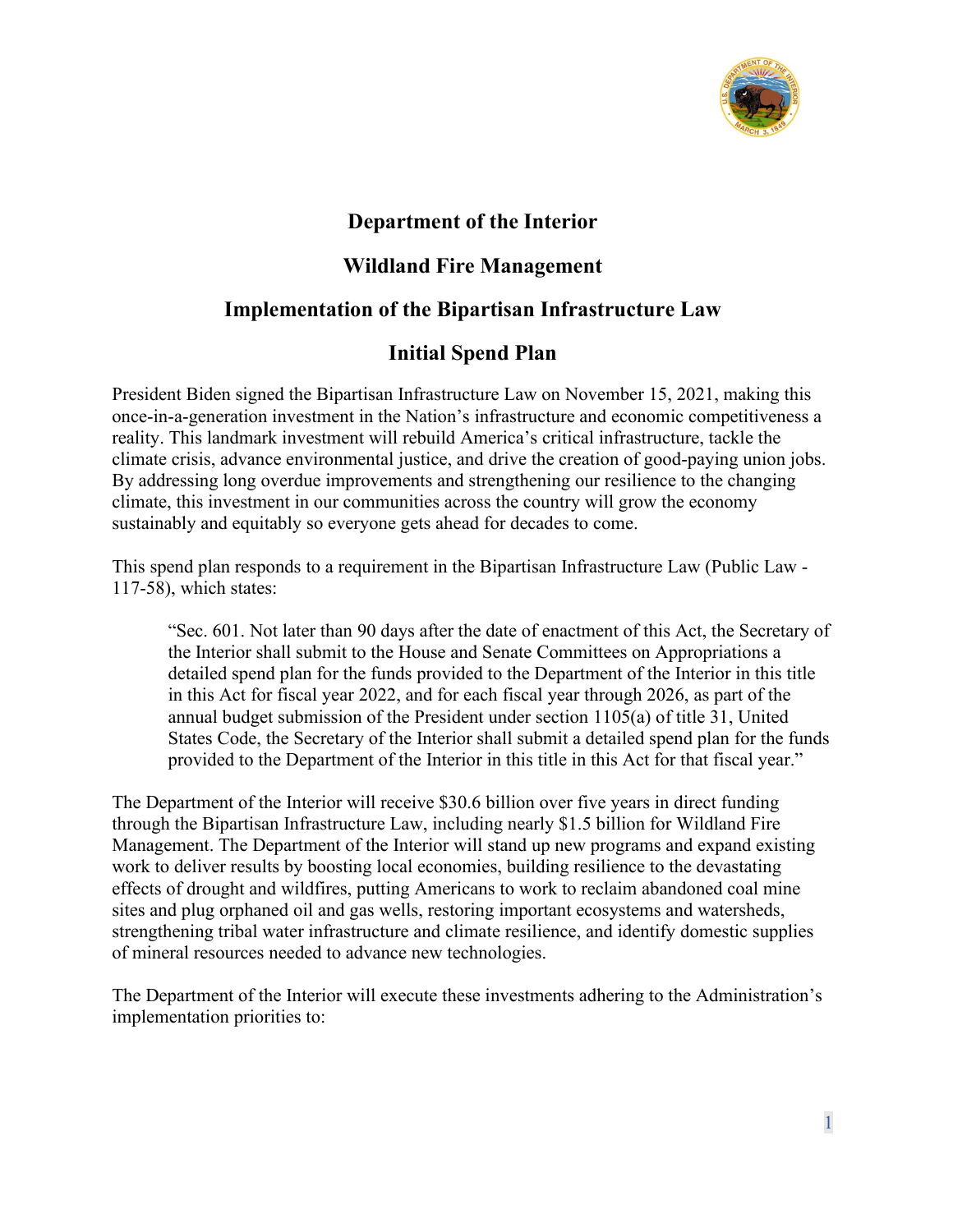

- invest public dollars efficiently, working to avoid waste, and focus on measurable outcomes for the American people;
- increase the competitiveness of the United States economy, including through implementing the Bipartisan Infrastructure Law's Made-in-America requirements and bolstering U.S. manufacturing and supply chains;
- improve job opportunities for millions of Americans by focusing on high labor standards for these jobs, including prevailing wages and the free and fair chance to join a union;
- invest public dollars equitably, including through the Justice 40 Initiative, which is a Government-wide effort toward a goal that 40 percent of the overall benefits from Federal investments in climate and clean energy flow to disadvantaged communities;
- build infrastructure that is resilient and that helps combat the crisis of climate change; and where feasible leverage funding to sequester carbon and reduce greenhouse gas emissions; and
- effectively coordinate with State, local, Tribal, and territorial governments in implementing these critical investments.

# **Wildland Fire Management Funding Summary**

The Bipartisan Infrastructure Law (BIL) provides a total of nearly \$1.5 billion to DOI for the Wildland Fire Management (WFM) programs and activities shown in the table below. Specifically, Division J appropriates \$1,458,000,000. This funding is provided as emergency appropriations and is available for obligation until expended. Division J further specifies in which fiscal year (FY) amounts become available for obligation from FY 2022-FY 2026, as reflected in the table below. The U.S. Department of Agriculture (USDA) Forest Service received complementary appropriations for wildland fire management, and the two agencies are collaborating on and coordinating implementation of the BIL.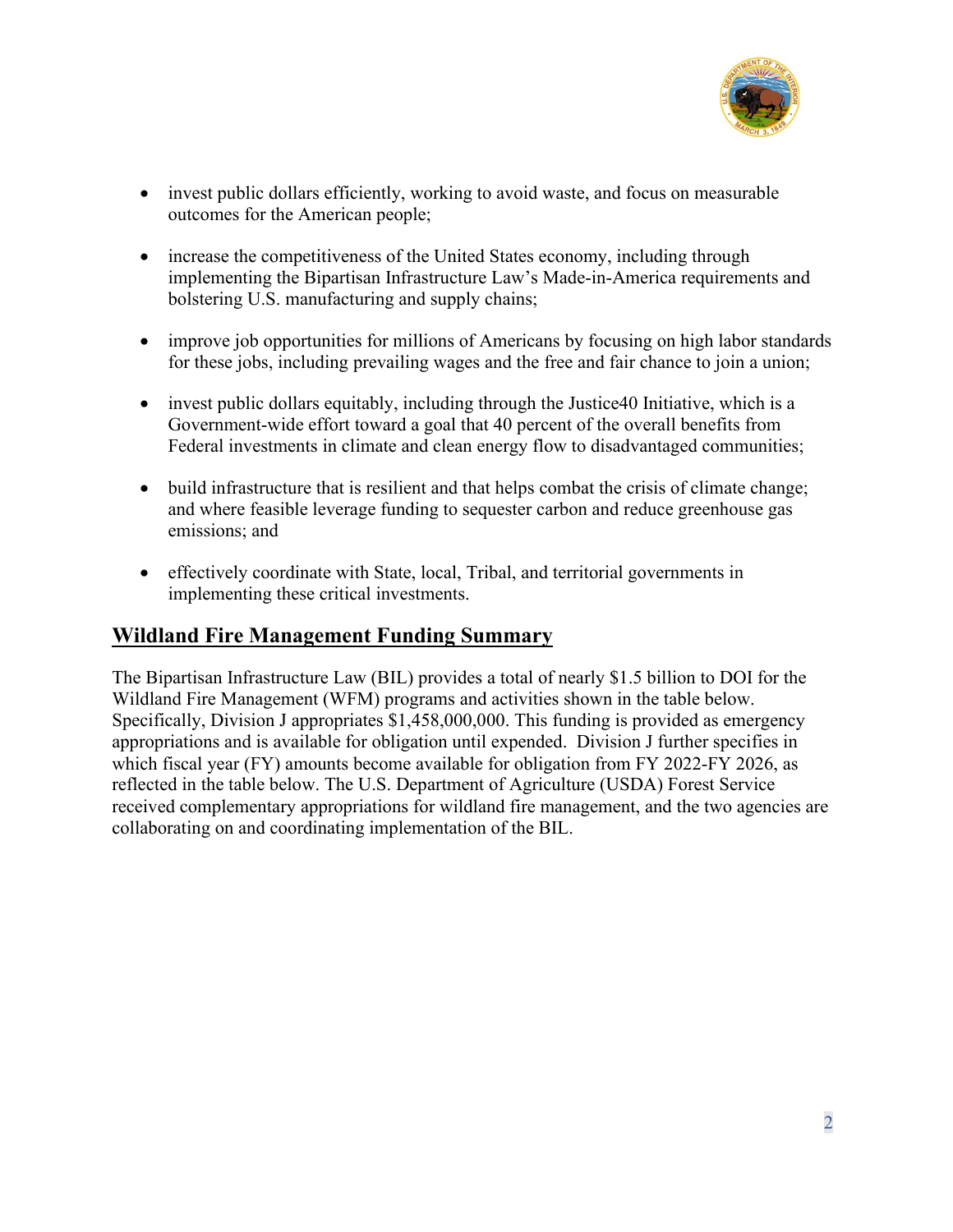

### **Wildland Fire Management Total Bipartisan Infrastructure Law Funding Budget Authority**

| (\$ in 000s)                             |                                   | FY 2022 | FY 2023 | FY 2024 | FY 2025 | FY 2026 | <b>Total</b> |
|------------------------------------------|-----------------------------------|---------|---------|---------|---------|---------|--------------|
| <b>Preparedness</b>                      |                                   |         |         |         |         |         |              |
| <b>Firefighter Salaries and Expenses</b> | <b>Workforce Reform</b>           | 33.963  | 18.047  | 18.047  | 18.047  | 18.046  | 106.150      |
| Preparedness                             | Other Preparedness                | 39,319  | 22,739  | 22,739  | 22,739  | 22,739  | 130,275      |
| Preparedness                             | Administration                    | 2,278   | 1,268   | 1,268   | 1.268   | 1.268   | 7,350        |
| Office of the Inspector General          | <b>Directed Transfer</b>          | 380     | 211     | 211     | 211     | 212     | 1,225        |
| Preparedness, Total                      |                                   | 75,940  | 42,265  | 42,265  | 42,265  | 42,265  | 245,000      |
| <b>Fuels Management</b>                  |                                   |         |         |         |         |         |              |
| <b>Fuels Management</b>                  | <b>Fuels Management</b>           | 243.726 | 150.886 | 150.886 | 150.886 | 150.886 | 847.270      |
| <b>Fuels Management</b>                  | Administration                    | 7,572   | 4,692   | 4,692   | 4,692   | 4,692   | 26,340       |
| Office of the Inspector General          | <b>Directed Transfer</b>          | 1,262   | 782     | 782     | 782     | 782     | 4,390        |
| Fuels Management, Total                  |                                   | 252,560 | 156,360 | 156,360 | 156,360 | 156,360 | 878,000      |
| <b>Burned Area Rehabilitation</b>        |                                   |         |         |         |         |         |              |
| <b>Burned Area Rehabilitation</b>        | <b>Burned Area Rehabilitation</b> | 73,353  | 60,068  | 60,068  | 60,068  | 60,068  | 313,625      |
| <b>Burned Area Rehabilitation</b>        | Administration                    | 2,280   | 1,868   | 1,868   | 1,867   | 1,867   | 9,750        |
| Office of the Inspector General          | <b>Directed Transfer</b>          | 367     | 315     | 315     | 314     | 314     | 1,625        |
| Burned Area Rehabilitation, Total        |                                   | 76,000  | 62,251  | 62,251  | 62,249  | 62,249  | 325,000      |
| <b>Joint Fire Science</b>                |                                   |         |         |         |         |         |              |
| <b>Fire Science Projects</b>             | Joint Fire Science Program        | 2,987   | 1,666   | 1,665   | 1,666   | 1,666   | 9,650        |
| Joint Fire Science Program               | Administration                    | 93      | 51      | 52      | 52      | 52      | 300          |
| Office of the Inspector General          | <b>Directed Transfer</b>          | 20      | 7       | 7       | 8       | 8       | 50           |
| Joint Fire Science, Total                |                                   | 3,100   | 1,724   | 1,724   | 1,726   | 1,726   | 10,000       |
| <b>Wildland Fire Management, Total</b>   |                                   | 407,600 | 262,600 | 262,600 | 262,600 | 262,600 | 1,458,000    |

Funding in the BIL for DOI WFM is intended to strengthen the resilience of communities and ecosystems to the threat of wildfire by making historic investments in forest and rangeland restoration, hazardous fuels management, science, technology to improve the early detection of wildfires, and post-wildfire restoration activities; and by investing in Federal wildland firefighters. Following is a summary of the appropriations provided in the BIL and authorized purposes in Division D, Section 40803. These appropriations are in addition to annual appropriations and other supplemental funding (e.g., Public Law 117-43) for DOI WFM.

**Preparedness – Workforce Reform:** The BIL provides \$120.0 million over five years to increase the compensation of Federal wildland firefighters, convert more firefighters to permanent, year-round employment, and support the health and safety of firefighters. The law directs DOI and USDA Forest Service to increase compensation for firefighters in some geographic areas and to work with the Office of Personnel Management (OPM) to establish a wildland firefighter occupational series. Further, DOI and USDA Forest Service are required to establish mitigation strategies for line-of-duty environmental hazards and firefighters' mental health.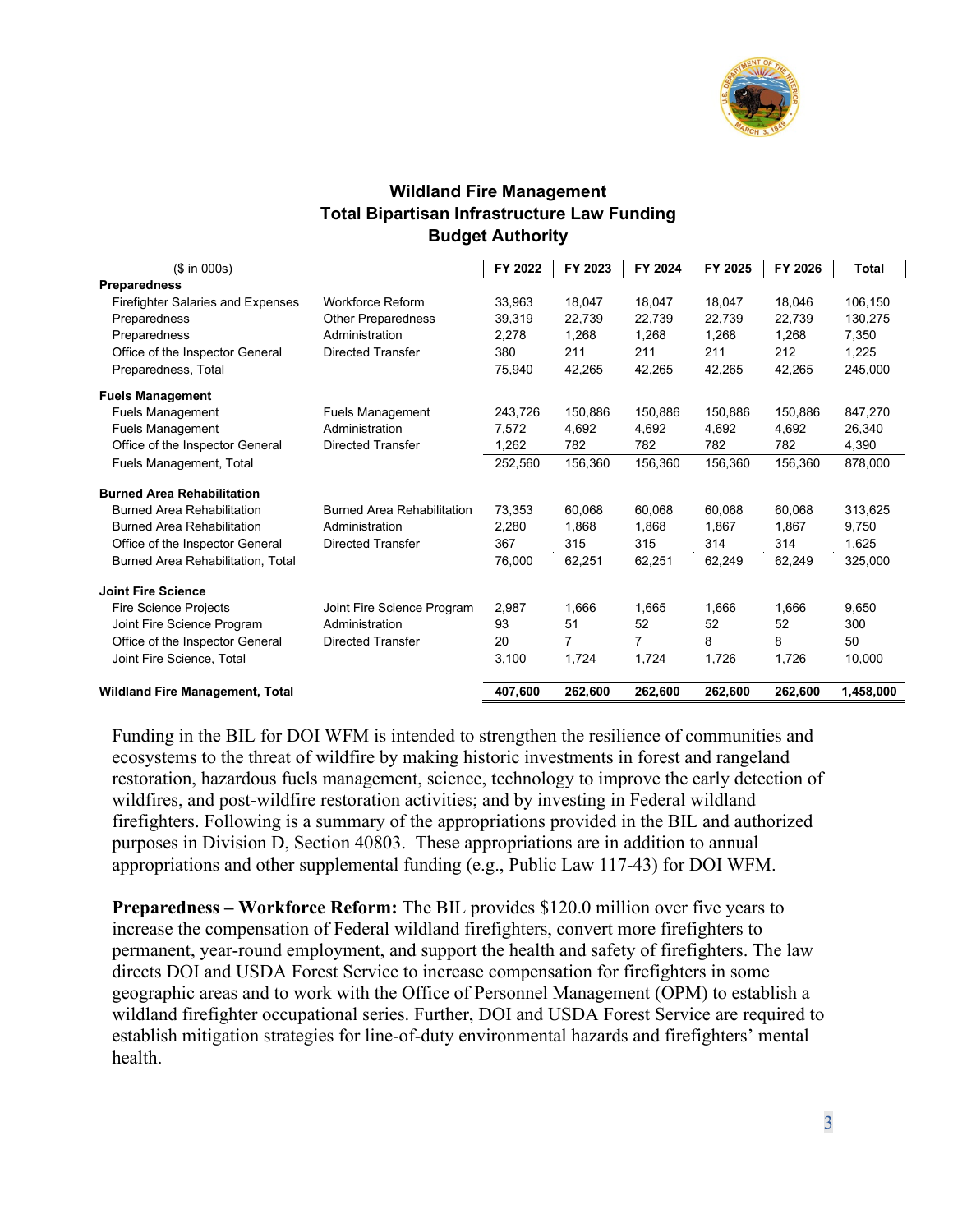

**Other Preparedness:** The law provides another \$125.0 million over five years for other activities that will increase America's preparedness to respond to wildland fire. They include support for workshops and training for firefighters, equipment, satellite detection and reporting, and wildfire detection and monitoring, and a pilot program to support Tribal Nations and local governments in wildfire response.

**Fuels Management:** The law provides \$878.0 million over five years to plan and implement fuels management. This work will protect vulnerable communities from wildfire while preparing our natural landscapes for a changing climate. The law's funding is intended to support mechanical thinning; prescribed fire; employing contractors, young adults, veterans, and Tribal Nations' youth; and other fuels management.

**Burned Area Rehabilitation:** The law provides \$325.0 million over five years to complete post-fire restoration activities. These actions help mitigate the damaging effects of wildfires and set landscapes on a path towards natural recovery and climate resilience.

**Joint Fire Science Program:** The law provides \$10.0 million to DOI over five years to study and research wildland fire through the Joint Fire Science Program, which DOI and USDA jointly administer. The program will use the funding to conduct research on climate change interactions, smoke management concerns, impacts on diverse populations, and management actions that will make ecosystems more wildfire and drought resistant.

**Funding for the Office of the Inspector General and Administration:** The BIL requires that 0.5 percent of the appropriations be transferred to the Office of the Inspector General (OIG) and provides that DOI may use up to 3.0 percent of the appropriations for "salaries, expenses, and administration." These amounts are reflected in the table on page 3.

## **Wildland Fire Management Implementation Strategy**

### **Program Governance Structure**

The Senior Counselor to the Secretary and Director, Office of Wildland Fire (OWF), are leading DOI's implementation of the BIL's WFM provisions. Within the WFM program, OWF is working with the Interior Fire Executive Council (IFEC) and WFM bureau directors and staff to implement the law.

### **Setting Priorities and Establishing Criteria**

IFEC, WFM bureau directors and staff, OWF's Deputy Directors, and OWF subject matter experts are examining DOI's responsibilities and funding opportunities and developing plans for near-term implementation and long-term administration of the law's provisions for WFM. DOI WFM is also collaborating and coordinating with USDA Forest Service. To date, OWF and the WFM program have begun building an initial roadmap that covers coordination points, reporting requirements, and milestones. In addition, OWF is hiring a Program Manager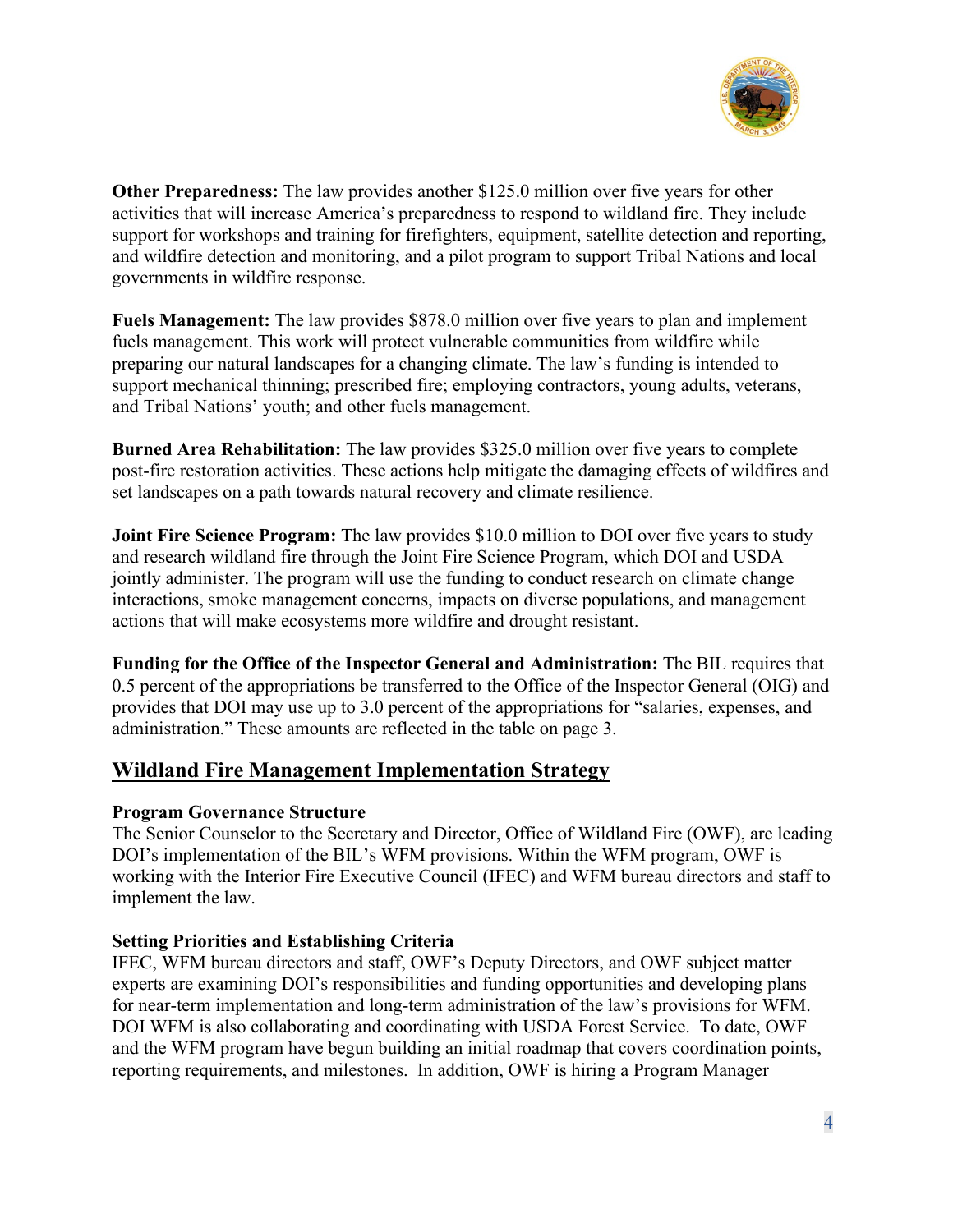

position that will oversee implementation and coordination of the law in DOI WFM (in coordination with IFEC and the WFM bureaus), and with USDA Forest Service.

IFEC and OWF are coordinating a multi-phase, multi-year approach to support implementation. For example, currently, the WFM program is working through DOI's Federal Consulting Group to undertake a Wildland Fire Workforce Assessment for a comprehensive view of staffing patterns, pay and compensation, and demographics of the current workforce. This assessment includes consultation with all of DOI's WFM bureaus and OWF. In addition, DOI WFM is engaging with USDA Forest Service and OPM through working groups on wildland firefighter job classification, pay and compensation, and health and retirement benefits.

DOI will collaborate and coordinate with a wide range of wildland fire management partners in implementing the law's provisions. Some of these engagements are specified in the law. Key partners within the Federal government include USDA Forest Service, the Federal Emergency Management Agency (FEMA)/Department of Homeland Security (DHS), the Office of Management and Budget, OPM, NOAA/DOC, the White House Wildfire Resiliency Interagency Working Group, and the Wildland Fire Mitigation and Management Commission established in Division G, Section 70203. Key intergovernmental partners include States, local communities, and Tribal Nations. Other important wildland fire partners include private-sector firms and non-profit organizations.

### **Monitoring and Evaluation**

DOI and USDA Forest Service will establish a monitoring, maintenance, and treatment plan by March 14, 2022, as required by the BIL ("not later than 120 days after the date of enactment"). This plan will describe activities the two agencies will take to reduce wildfire risk by conducting restoration treatments and improving the Fire Regime Condition Class of 10,000,000 acres of Federal and Tribal land identified as having very high wildfire hazard potential by September 30, 2027 (not including annual treatments otherwise scheduled). The plan also will establish a prioritization process for treatments in areas of highest risk of catastrophic wildfire and will follow the fuels management criteria outlined in the BIL. Further, the plan will leverage public-private partnerships, shared stewardship agreements, good neighbor agreements, and similar contracting authorities; and reflect the use of laws, processes, and flexibilities to streamline and coordinate projects.

Within five years of enactment (i.e., November 15, 2026), the two departments must—in coordination with States, local governments, and Tribal Nations—publish a long-term, outcome-based monitoring, maintenance, and treatment strategy to reduce wildfire risk.

#### **Timeline for Implementation – FY 2022 and Later Years**

Currently, DOI is beginning implementation planning for all aspects of the law through work of OWF, the WFM program, and its partners, including USDA Forest Service and OPM, as noted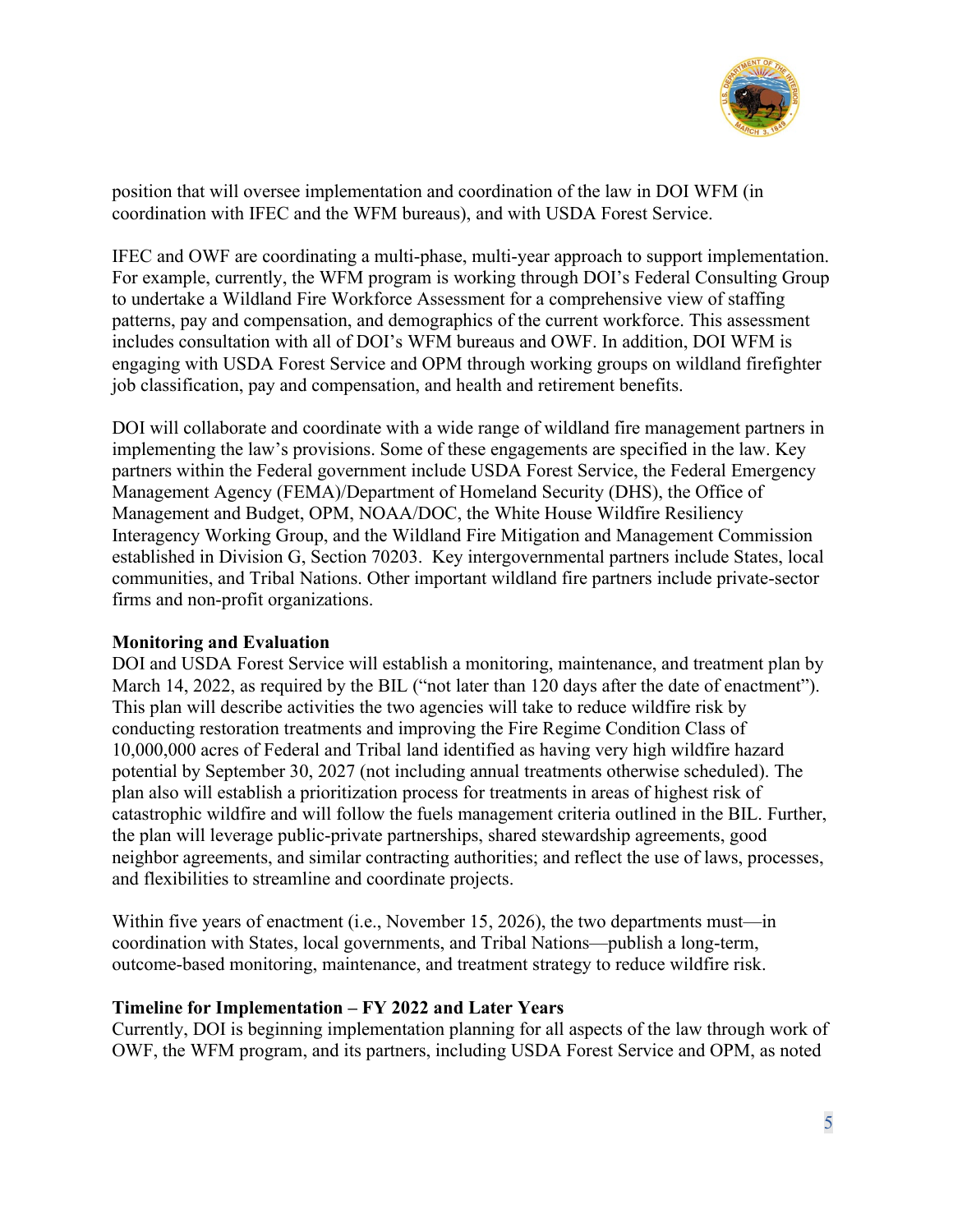

above. Key efforts to date have included establishing interagency workforce working groups and contracting for a workforce assessment (see below for more information).

The law establishes several deadlines that will serve as milestones for implementation, including the following:

- Beginning October 1, 2021 (no deadline for completion set in the law): DOI and USDA Forest Service will:
	- $\circ$  Seek to convert not fewer than 1,000 seasonal wildland firefighting positions to permanent year-round positions that are full-time and reduce hazardous fuels on Federal land not fewer than 800 hours per year (each position); and
	- o Increase the salary of wildland firefighters by an amount equal to the lesser of \$20,000 or 50 percent of base salary if the DOI and USDA Secretaries and the OPM Director determine that a position is in a geographic area where it is difficult to recruit or retain Federal wildland firefighters.
- Mid-December 2021: DOI, USDA, and DHS (through the FEMA Administrator) jointly established a Wildland Fire Mitigation and Management Commission to (1) study and make recommendations on preventing, mitigating, suppressing, and managing wildland fires, and (2) rehabilitate land devastated by wildfires. The Secretary of the Interior, the Secretary of Agriculture, and the FEMA Administrator serve as co-chairs, and other Commission members will be appointed. The Commission will issue a report within one year of the first Commission meeting.
- March 14, 2022 (120 days post-enactment): DOI and USDA Forest Service will establish a five-year monitoring, maintenance, and treatment plan.
- May 13, 2022 (180 days post-enactment): DOI and USDA Forest Service will develop a distinct wildland firefighter job series, in coordination with OPM.
- Annually December 31, 2022-2026: DOI and USDA Forest Service will submit a report to Congress on the number of acres of land on which projects carried out using the BIL's treatment funds improved the Fire Regime Condition Class of the land.
- October 1, 2022: DOI and USDA Forest Service will develop and adhere to recommendations for mitigation strategies for wildland firefighters to minimize exposure to line-of-duty environmental hazards; and to recognize and address mental health needs, including post-traumatic stress disorder care.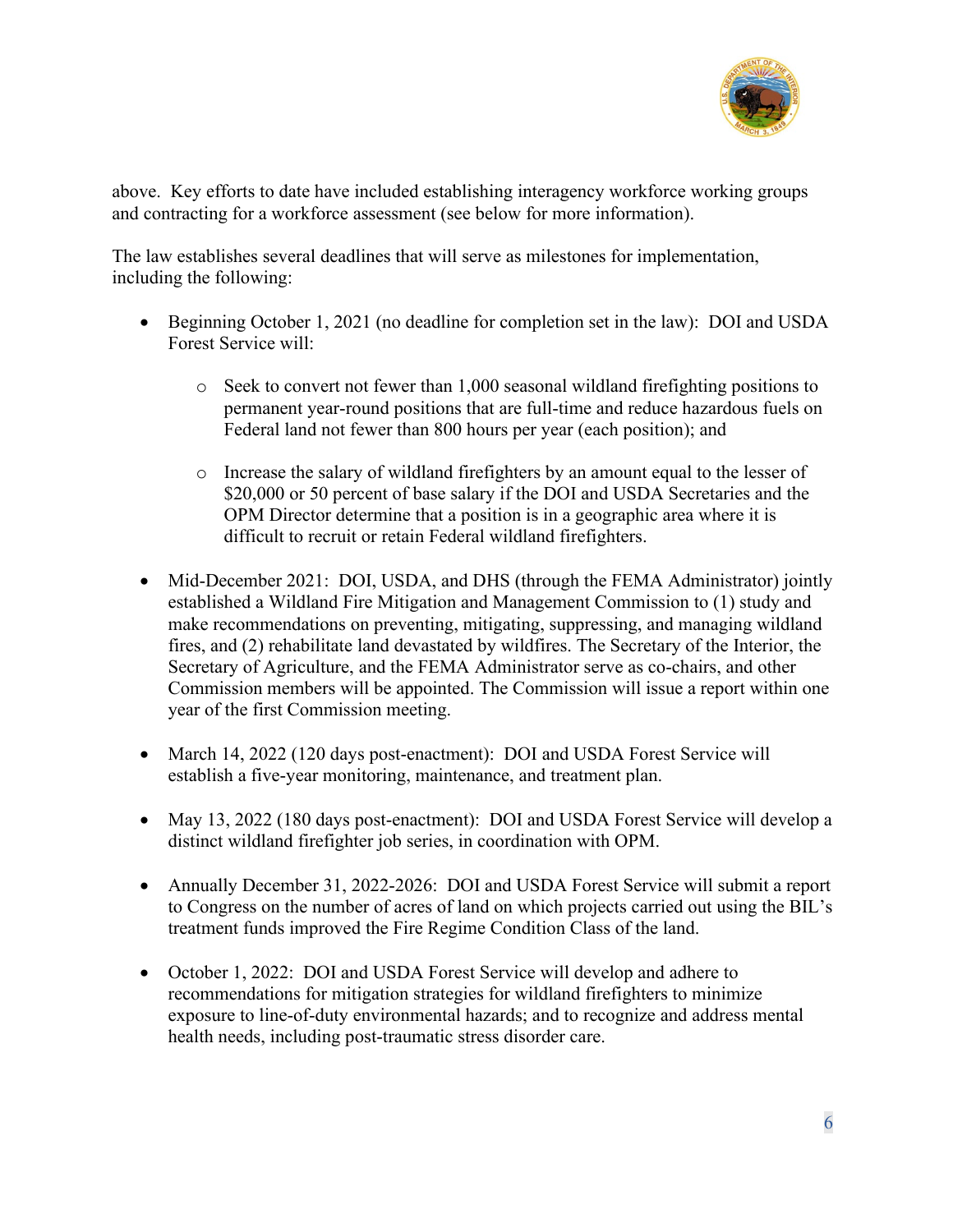

- November 15, 2026: DOI and USDA Forest Service will publish a long-term, outcomebased monitoring, maintenance, and treatment strategy.
- September 30, 2027: By no later than this date, DOI and USDA will conduct restoration treatments and improve the Fire Regime Condition Class of 10,000,000 acres of Federal or Tribal lands identified as having a very high wildfire risk potential and that are located in the wildland-urban interface or a public drinking water source area.

### **Administration**

OWF will leverage its existing financial structure to track administrative costs consistent with the requirements in the BIL and any subsequent Departmental direction.

## **Preparedness**

#### **Program Managers**

Director, OWF Program Manager, Wildland Fire Risk Reduction Coordinator Program Manager, Risk and Infrastructure Implementation, OWF OWF Deputy Directors and Staff WFM Bureau Executives and Directors

### **Program Description and Objectives**

The WFM Preparedness program provides an integrated and coordinated framework for wildfire response. Preparedness funds the core firefighting resources and allows OWF and the WFM bureaus to manage the capacity of assets and operations to respond to fire activities across the United States. DOI WFM's Preparedness program funds firefighting assets such as aviation resources, engines, and equipment, along with firefighters and services that provide the capacity to fight wildfires safely and effectively. DOI shares fire resources at all levels of government across the country. Through national interagency coordination and collaboration, assets are available at the national, regional, Tribal, or local level depending on need. Maximizing the mobility of these resources increases efficiency by lowering costs and reducing the potential for duplicating the deployment of valuable firefighting assets.

The BIL's funds for Preparedness activities will be allocated through the DOI WFM account to implement the law's priority work, leverage contracts and agreements, and provide job opportunities for youth, Tribal Nations, and veterans.

#### **Implementation Strategy**

DOI WFM will coordinate a multi-phase approach to support implementation of the law's firefighter workforce and broader preparedness provisions.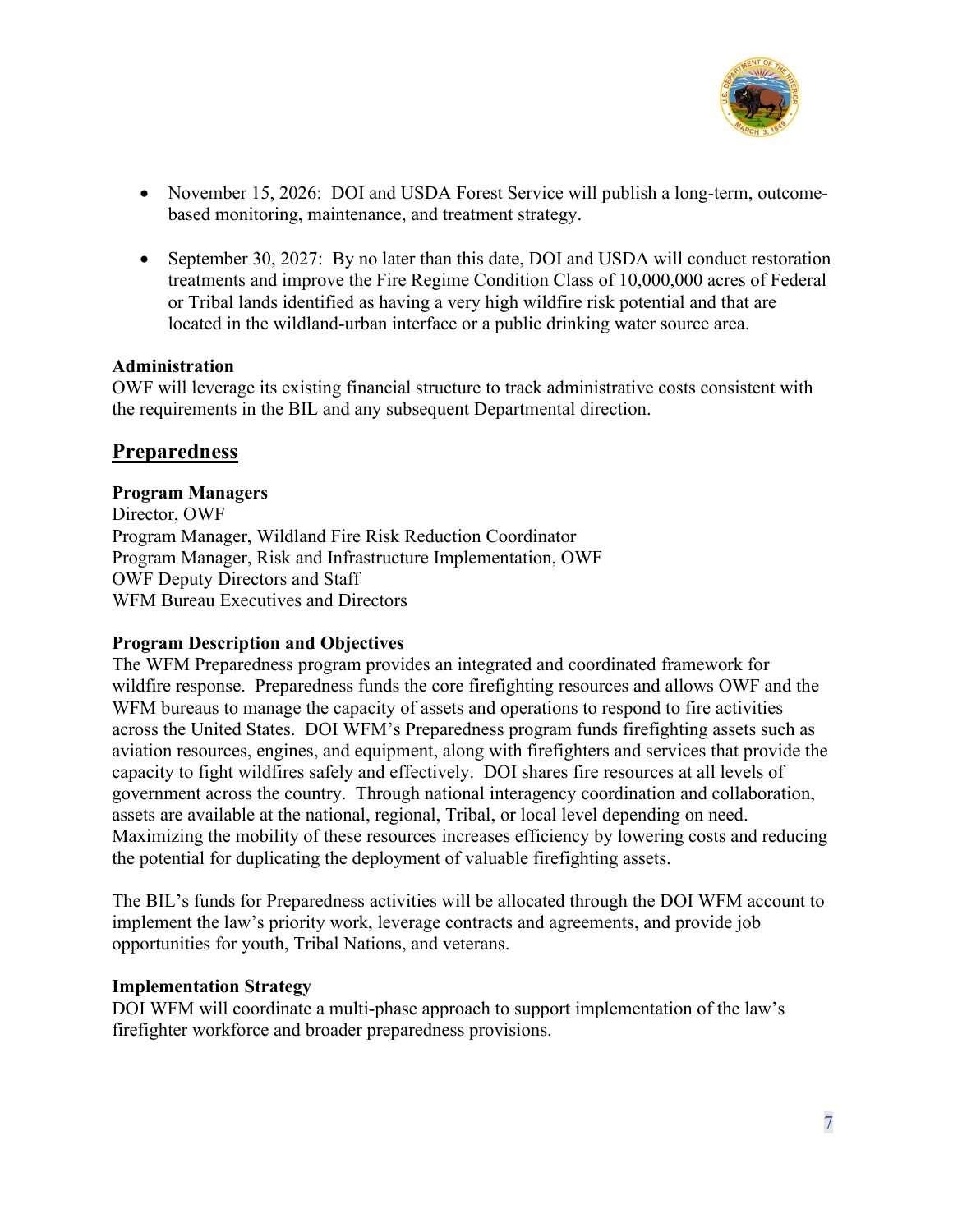

- Workforce and Compensation
	- o Workforce Reform: The BIL provides DOI a total of \$120.0 million over five years for firefighters' compensation, position conversions, and health and safety. DOI will work with USDA Forest Service on strategies to increase firefighters' compensation; convert hundreds more firefighters to full-year, permanent positions; and address firefighters' mental health needs.
	- o Workforce Assessment: Human capital is the most important investment for effective wildland fire management. Prior to enactment of the BIL, DOI decided to undertake an assessment of the wildland fire management workforce. This assessment will be valuable in implementing the BIL. DOI's Federal Consulting Group, which is assisting the WFM program, has contracted for a Wildland Fire Workforce Assessment that will serve as baseline information about wildland fire personnel, including geographic location, pay and compensation, diversity, classification, and other factors to inform the determination of sustainable and effective workforce capacity needs. The assessment will be delivered to DOI by May 31, 2022.
	- o Coordinated, Interagency Workforce Working Groups: To lead toward the establishment of a wildland firefighter series (deadline 180 days: May 13, 2022), DOI is participating in interagency working groups with OPM and USDA Forest Service to review the current classification series of wildland fire personnel. In addition to position classification and job series, these groups are also evaluating pay, compensation, and other benefits.
	- o Compensation Increases for 2022: On June 30, 2021, the President announced compensation increases and retention incentives for the lowest-paid wildland firefighters. These increases were implemented over the summer for a six-month period covering through December 31, 2021. For 2022, DOI and USDA Forest Service issued guidance that no firefighter should be hired at a salary of less than \$15 per hour. (Subsequently, OPM issued guidance that applies to positions governmentwide.) DOI and USDA Forest Service are coordinating with OPM on an analysis to propose a special rate request for firefighters.
	- o Pre-Planning Fire Response Workshops and Training: DOI and USDA Forest Service, in coordination with stakeholders, will hold workshops and training for staff, non-Federal firefighters, and Tribal fire crews to effectively respond to wildfires and assist in increasing the pace and scale of vegetation treatments. The plan is for USDA Forest Service to lead on pre-planning fire response workshops that develop potential operational delineations and select potential control locations, and for DOI to lead on wildland firefighter training.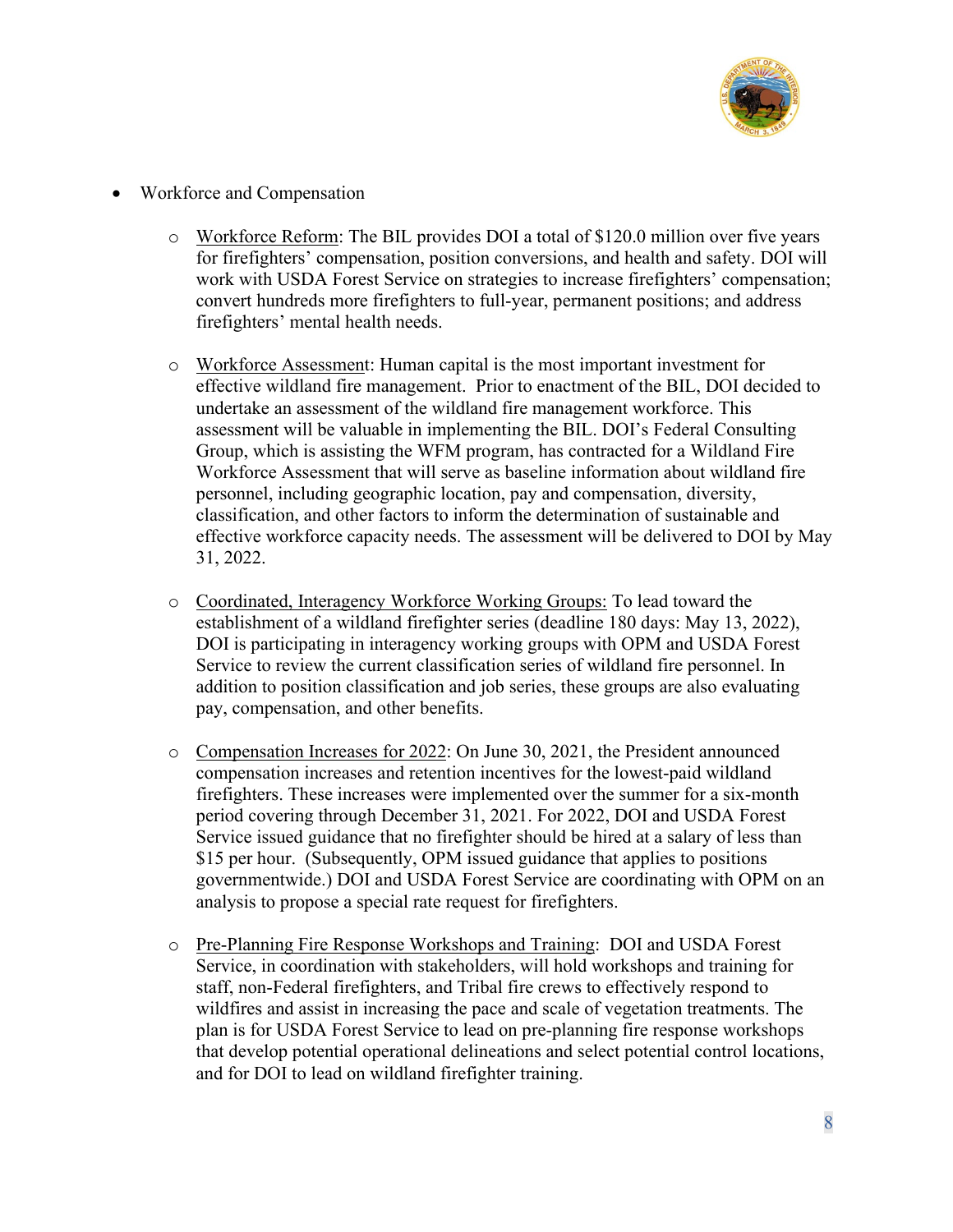

- Equipment and Technology
	- o Satellite Detection and Reporting of Wildfires: DOI and USDA Forest Service will jointly undertake an agreement with NOAA/DOC to establish and operate a program that makes use of geospatial information to rapidly detect and report wildfire starts in geographic areas for which either DOI or USDA is financially responsible for wildland fire protection and prevention. DOI and USDA will determine whether an Interagency Agreement is the appropriate mechanism for implementing this provision and, if so, which department will prepare the agreement.
	- o Radio Interoperability of Incident Management Teams: DOI will determine the most appropriate method to acquire technology for each Type 1 and Type 2 incident management team to maintain interoperability with respect to the radio frequencies used by any responding agency. DOI plans to consult with USDA Forest Service and other partners.
	- o Pilot Program for Slip-On Tanker Units: DOI will work with stakeholders to develop and implement a pilot program to provide local governments and Tribal Nations financial assistance to acquire slip-on tanker units to establish fleets of vehicles that can be quickly converted to be operated as fire engines.
	- o Wildfire Detection and Monitoring Equipment: DOI will work with partners to procure and place real-time wildfire detection and monitoring equipment such as sensors, cameras, and other equipment in areas at risk of wildfire or in areas undergoing post-fire rehabilitation.

### **Performance**

For Preparedness, a primary focus of the BIL is the firefighting workforce. DOI will measure and monitor progress by (a) tracking conversions to permanent DOI positions among the 1,000 (or more) Federal positions required by the law; and (b) once OPM has the requisite new firefighter occupational series in place, tracking conversions and hires into the new series.

## **Fuels Management**

**Program Managers**  Director, OWF Program Manager, Wildland Fire Risk Reduction Coordinator Program Manager, Risk and Infrastructure Implementation, OWF OWF Deputy Directors and Staff WFM Bureau Executives and Directors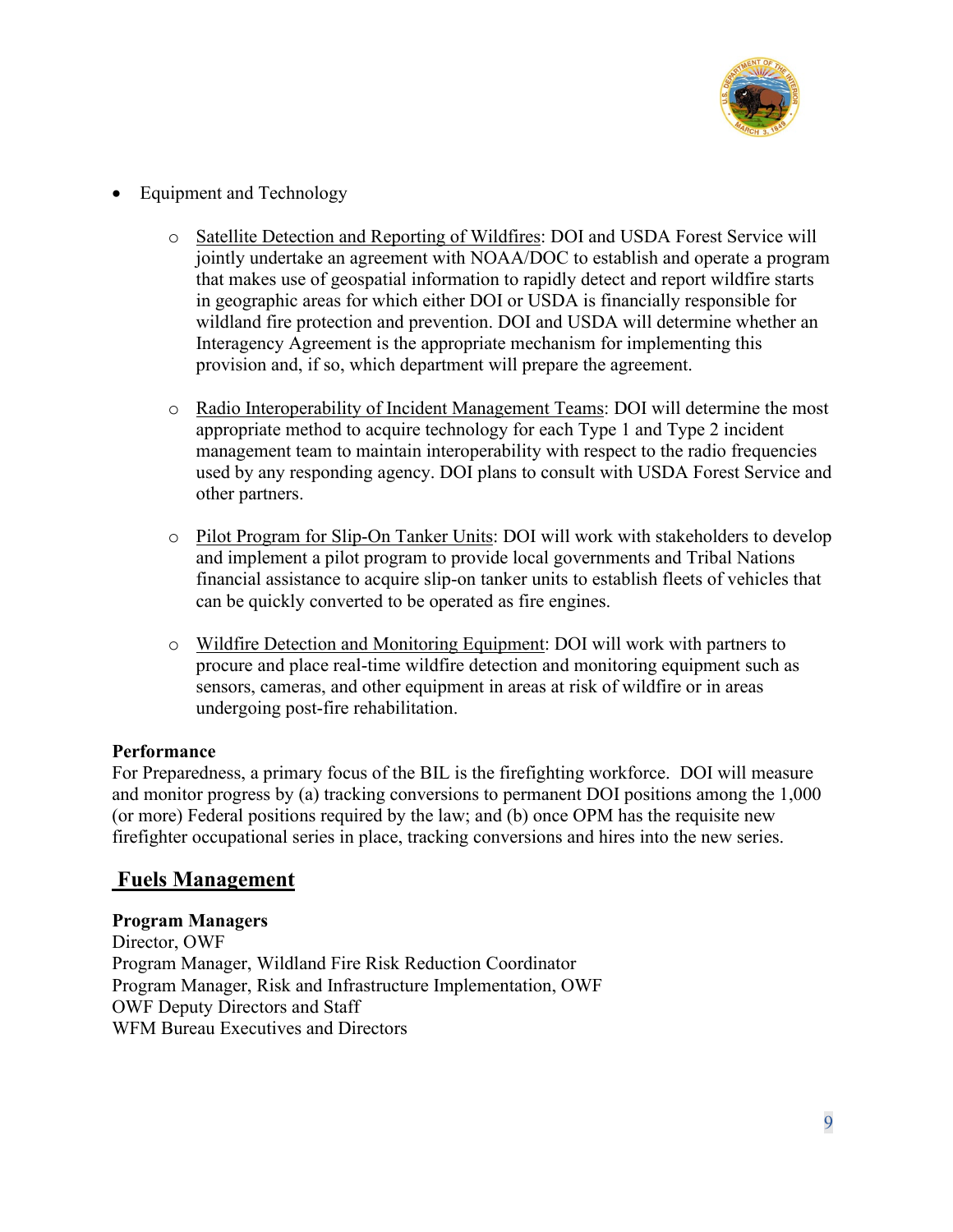

### **Program Description and Objectives**

The strategic management of burnable vegetation (known as "fuels") before a wildfire is an effective approach to reduce the negative effects from wildfires to highly valuable resources and assets. DOI has an existing program to manage fuels in collaboration with multiple partners, including USDA Forest Service, other Federal agencies, Tribal Nations, States, counties, local organizations, and private landowners. Bureau specialists plan, implement, and monitor fuels management projects to mitigate wildfire risk and achieve priority land management objectives. This work occurs year-round. It encompasses a diversity of geographic locations, vegetation types, and treatment methods.

DOI will allocate the BIL's Fuels Management funds (including thinning, prescribed fire, and fuel breaks) through the WFM bureaus to carry out priority work on Federal and Tribal lands. DOI will leverage contracts and agreements to carry out portions of this work—providing job opportunities for youth, Tribal Nations, and veterans.

### **Implementation Strategy**

DOI Fuels Management program will initially rely on the WFM bureaus' existing three-year programs of work to identify projects consistent with the law's requirements. DOI will use the following criteria identified in the BIL to prioritize funding for projects that:

- 1) Already have completed National Environmental Policy Act compliance;
- 2) Reduce the likelihood of experiencing uncharacteristically severe effects from a potential wildfire by focusing on areas strategically important for reducing the risks associated with wildfires;
- 3) Maximize the retention of large trees to promote fire-resilient stands;
- 4) Do not include the establishment of permanent roads;
- 5) Would commit funding to decommission all temporary roads constructed to carry out the project; and
- 6) Fully maintain or contribute toward the restoration of the structure and composition of old growth stands consistent with the characteristics of that forest type, taking into account the contribution of the old growth stand to landscape fire adaption and watershed health, unless the old growth stand is part of a science-based ecological restoration project authorized by the Secretary concerned that meets applicable protection and old growth enhancement objectives, as determined by the Secretary concerned.

DOI will collaborate across boundaries through new and existing partnerships with States, Tribal Nations, and local communities to implement these provisions of the BIL. Up to \$2.0 million is authorized annually through FY 2026 for implementing the Tribal Forestry Protection Act. DOI will consult and work with Tribal Nations on all aspects of the BIL's wildland fire management provisions. The WFM program will closely coordinate its work with USDA Forest Service (which also received funding for these purposes), the DOI resource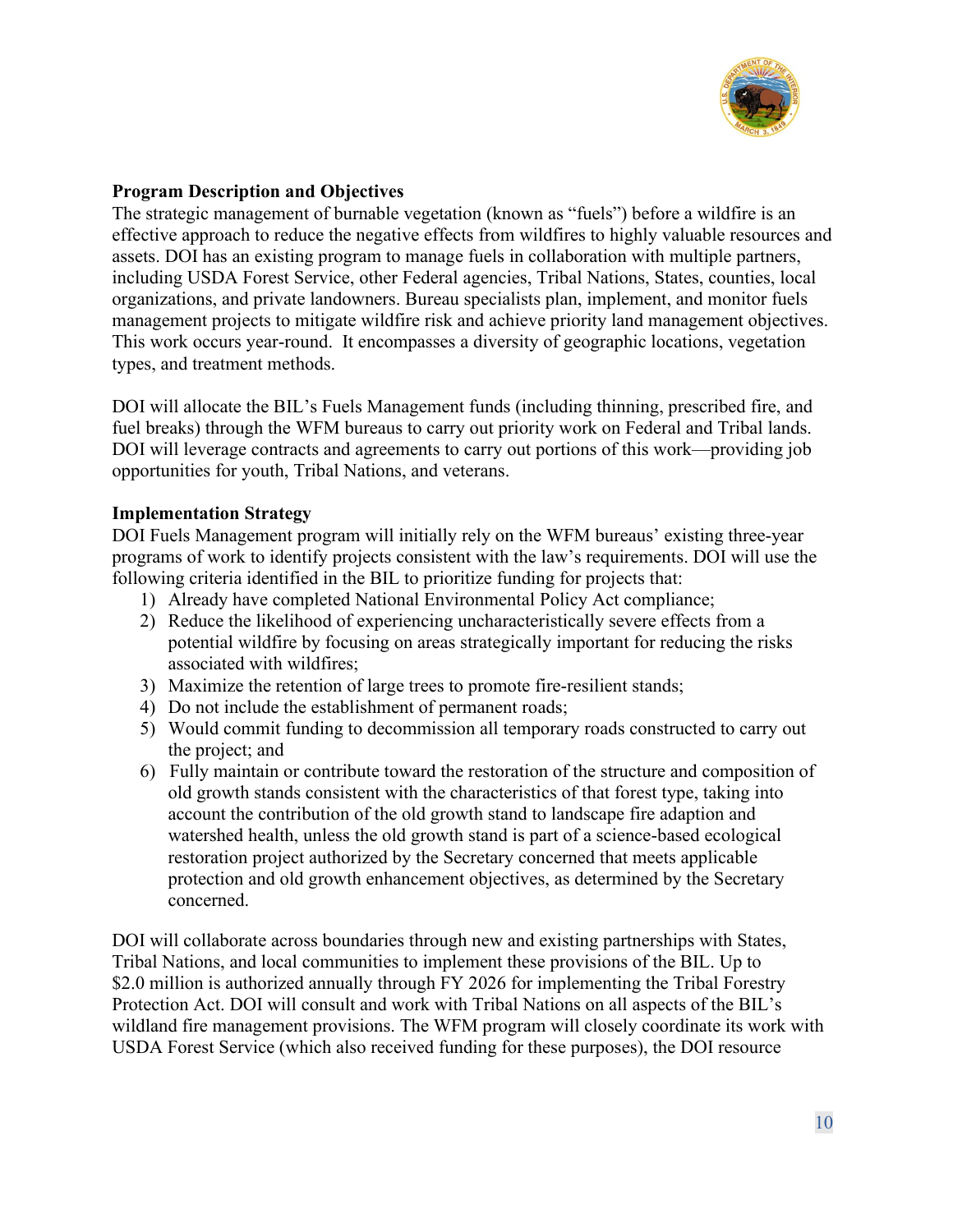

management programs, and other stakeholders to leverage the law's complementary funding for cross-boundary ecosystem restoration.

To facilitate this coordination, DOI WFM will collaborate with these partners to develop a geospatial tool that supports and leverages local prioritization of fuels management projects; exploration of partners' planned and completed treatment areas; tracking of proposed, approved, and accomplished work; and visualization of effectiveness. This tool will improve organizations' abilities to plan, prioritize, and carry out fuels management projects in ways that facilitate cross-jurisdictional collaborative action, increase transparency and trust, inform proactive decision-making, and help tell the story of shared wildfire risk across the country.

### **Performance**

Fuels Management effects may take several years to become apparent and measurable. In the near-term, the best indicators of progress will include substantially increased work accomplishment (e.g., number of projects and acres treated). DOI will coordinate with USDA Forest Service to measure progress on restoration treatments and improvement efforts among the 10,000,000 acres required by the law; the locations and objectives of the accomplished work; the nature and amount of collaboration in planning and conducting the work; and extension of current monitoring of wildfire-treatment interactions to the additional work produced under the BIL. The DOI WFM program has existing systems and processes to track achievements.

The law will greatly expand the extent of work accomplished. Consequently, DOI will also pursue increased strategic use of remote sensing technology and geospatial analysis to help support efficient monitoring of progress and results.

## **Burned Area Rehabilitation**

### **Program Managers**

Director, OWF Program Manager, Wildland Fire Risk Reduction Coordinator Program Manager, Risk and Infrastructure Implementation, OWF OWF Deputy Directors and Staff WFM Bureau Executives and Directors

### **Program Description and Objectives**

The Burned Area Rehabilitation (BAR) program provides for the early phases of restoration to landscapes damaged by wildfire that are unlikely to recover naturally. DOI—along with partners from Tribal Nations, States, counties, and local governments—works on nonemergency, rehabilitation actions that may take up to five years to complete. Immediate threats after a fire—such as floods, debris flows, and landslides—receive treatment using Emergency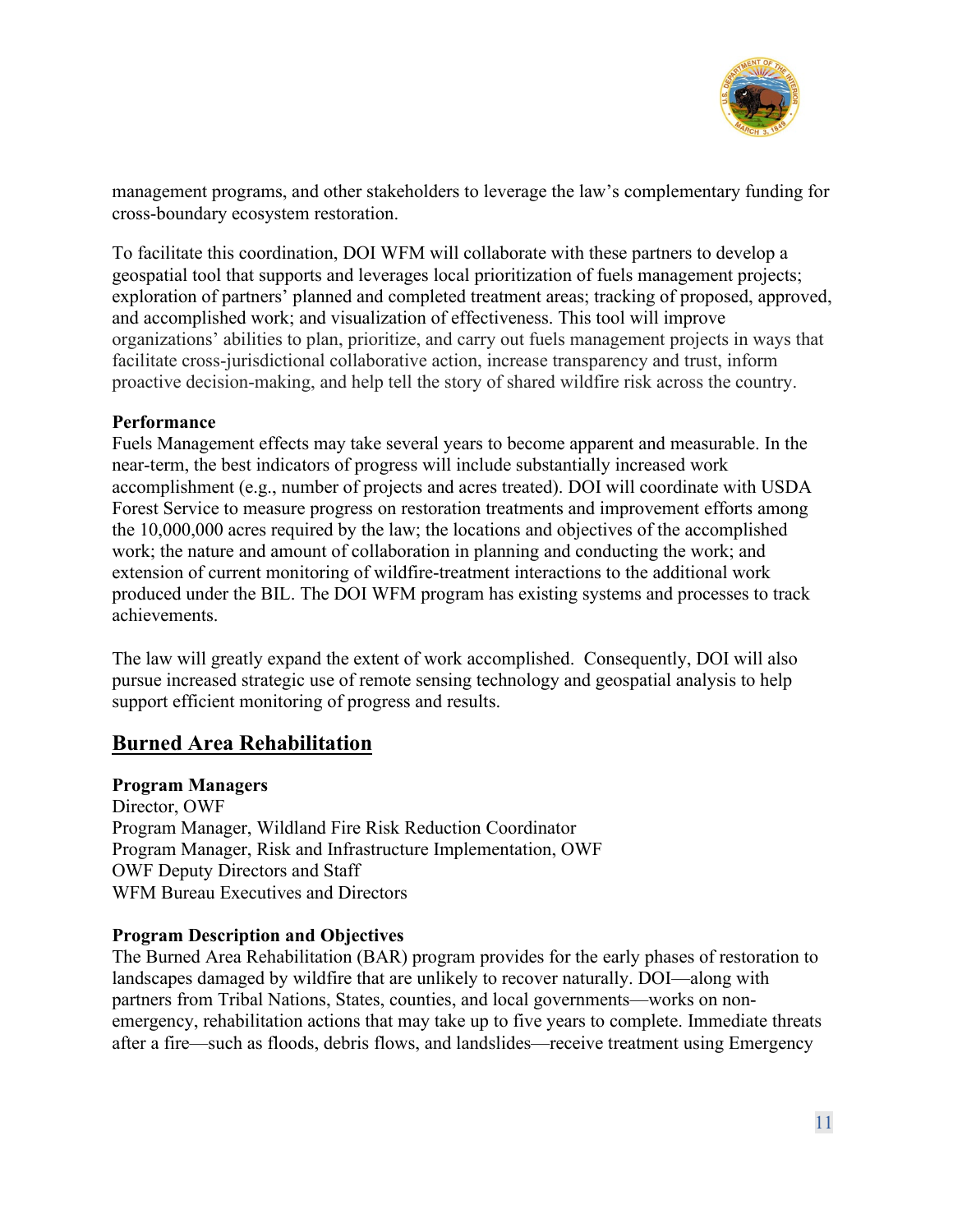

Stabilization funds from the Suppression Operations activity. BAR picks up where this emergency stabilization leaves off.

BAR projects help prevent further degradation of watersheds and landscapes affected by severe wildfire. Agencies may re-seed or plant trees and other desired vegetation to mitigate the risk of catastrophic landslides, prevent the establishment of invasive species, maintain soil productivity, and initiate the recovery of critical wildlife habitat. Other activities may include repairing minor assets such as signs damaged by wildfire, rehabilitating Tribal Nation trust resources, and monitoring treatment effectiveness and success.

### **Implementation Strategy**

Funding in the BIL will dramatically expand opportunities to restore landscapes damaged by wildfire. This funding presents significant opportunities to coordinate across the WFM program with Fuels Management, with USDA Forest Service, and with the DOI resource management programs to leverage the law's complementary funding to address cross-boundary ecosystem restoration.

### **Performance**

BAR effects may take several years to become apparent and measurable. In the near-term, DOI will measure progress on several indicators: substantially increased work accomplishment (e.g., number of projects and acres treated); the locations and objectives of accomplished work; and the nature and amount of collaboration in planning and conducting work. The DOI WFM program will use existing systems and processes to track these achievements. The law will greatly expand the extent of work accomplished. Consequently, DOI will also pursue increased strategic use of remote sensing technology and geospatial analysis to help support efficient monitoring of progress and results.

## **Joint Fire Science Program**

### **Program Managers**

Director, OWF Program Manager, Wildland Fire Risk Reduction Coordinator Program Manager, Risk and Infrastructure Implementation, OWF Ed Brunson, JFSP Program Manager, Bureau of Land Management OWF Deputy Director and Staff

### **Program Description and Objectives**

The Joint Fire Science Program (JFSP) delivers dedicated wildland fire research and science to inform fire management policies and decisions at local, regional, and national levels. Congress created it in 1998. JFSP is an interagency partnership between DOI and USDA Forest Service. The program responds to the needs of the wildland fire community by competitively funding fire science research projects and science delivery to answer emerging questions and fill